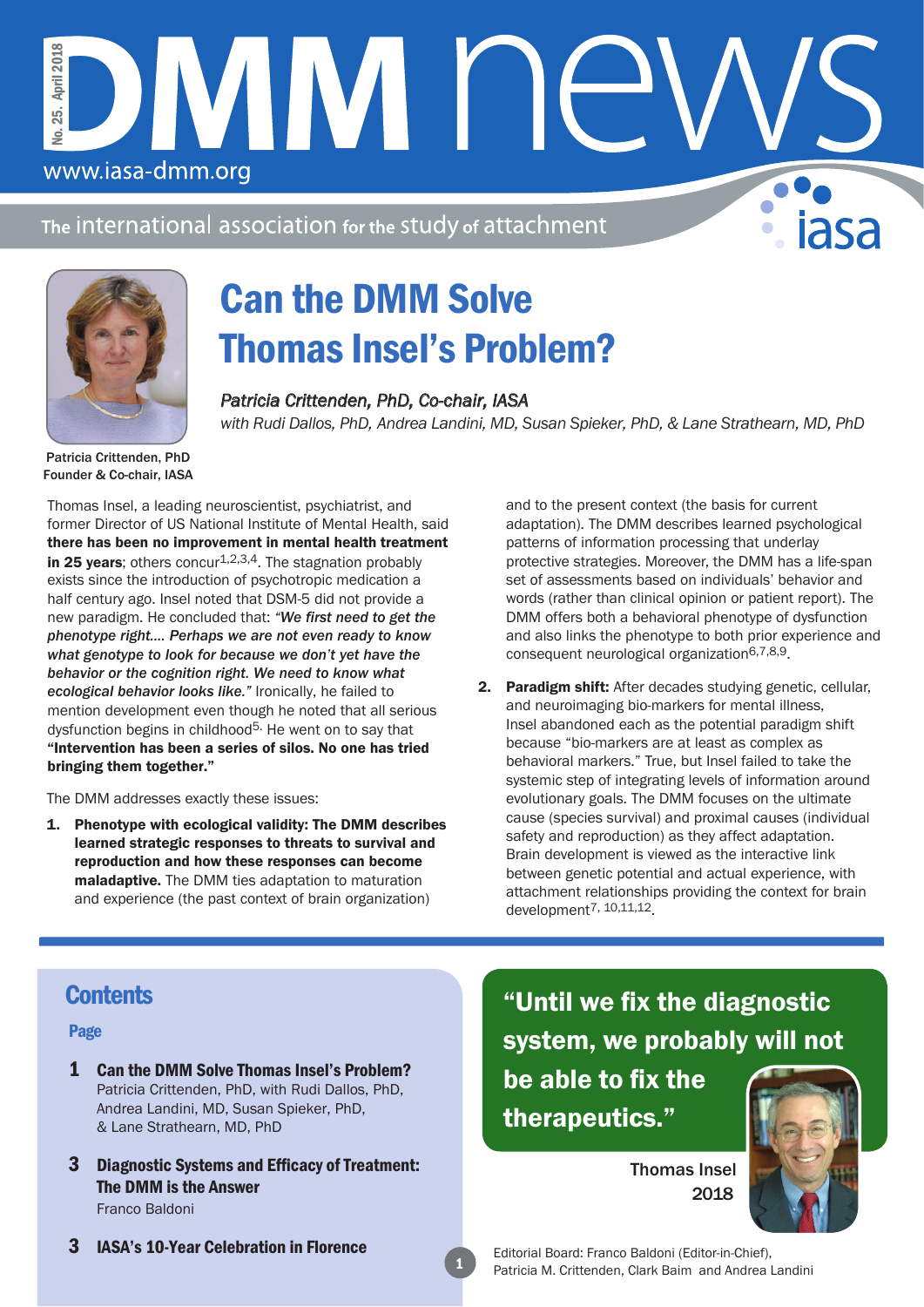Simply put, survival depends upon dynamic integrated processes from genes to culture. This is not, however, a theory of everything; it is a parsimonious theory of organized functioning to promote survival (see Figure).



The DMM constitutes a paradigm shift in how to answer questions about maladaptation: what it is, how it comes to be, and how its detrimental impact can be lessened. Rather than focusing on hypothesized medical diseases or attachment insecurity, the DMM addresses the conditions that promote adaptation. It posits a dynamic interaction between levels of organization (from genes to culture) that repeatedly coalesce as protective strategies for threats to survival at given moments in time in the context of specific personal and interpersonal resources. These strategies continuously reorganize as individuals mature, resources change, and new threats appear. Crucial to this shift in perspective are (1) the move from individual disorder to the systemic embedding of individuals in layers of influences, (2) the emphasis on attachment relationships as promoting immediate survival and long-term learning of how to survive, and (3) recognition of the multiple entry points at which change can be initiated. Casualities in adaptation are reframed as mismatches between context and competency that can be modified.

**3.** Integrative treatment: DMM Integrative Treatment<sup>7,13,</sup> 14,15 draws from all treatment theories and modalities, requiring only that the effects of each treatment act be understood sufficiently to permit designation of what the intervention can do, for whom it can do it, and under what conditions. DMM protective strategies define crucial differences among the recipients of treatment and DMM developmental and information processing theory provides a basis for considering the order of treatment approaches for individuals and families.

It seems that the DMM has the rudiments of a solution to a half century of stagnation in mental health treatment $16, 17$ , 18, 19, 20. Our problem is getting the news out and engaging top scientists in testing hypotheses drawn from DMM theory. Can you help accomplish this?

#### References

- *1. Division of Clinical Psychology (2013). Position statement: Classification of behaviour and experience in relation to functional psychiatric diagnoses: time for a paradigm shift. British Psychological Society.*
- *2. Fonagy, P., Cottrell, D., Phillips, J., Bevington, D., Glaser, D. & Allison, E. (2015). Summary of findings and discussion. What Works for Whom?: A Critical Review of Treatments for Children and Adolescents, 2nd Ed. pp. 452-496. New York: Guilford Press.*
- *3. Insel, T. & Topol, E. (2018). Digitizing the Mind to Understand Mental Health. Medscape, Feb 20, 2018.*
- *4. Seligman, M. (2013). Washington Post (2013), www.washingtonpost. com/in-debating-newtoen-massacre-don't-confuse-crazy-andevil/2013/01/03/4d12eb62–5136–11e2–8b49–64675006147f\_ story.html.*
- *5. TED talk (January, 2013) https://www.ted.com/talks/thomas\_insel\_ toward\_a\_new\_understanding\_of\_mental\_illness*
- *6. Crittenden, P.M. (1995). Attachment and psychopathology. In S. Goldberg, R. Muir, J. Kerr, (Eds.), John Bowlby's attachment theory: Historical, clinical, and social significance (pp. 367-406). New York: The Analytic Press.*
- *7. Crittenden, P. M. (2016). Raising parents: Attachment, representation, and treatment, 2nd edition. London: Routledge.*
- *8. Kim, S., Fonagy, P., Allen, J., Martinez, S., Iyengar, U., & Strathearn, L. (2014a). Mothers who are securely attached during pregnancy show more attuned infant mirroring at 7 months postpartum. Infant Behavior & Development, 37, 491-504.*
- *9. Strathearn, L., Fonagy, P., Amico, J.A., & Montague, P.R. (2009). Adult attachment predicts mother's brain and peripheral oxytocin response to infant cues. Neuropsychopharmacology, 34, 2655-66.*
- *10. Crittenden, P. M., Dallos, R., Landini, & Kozlowska, K. (2014). Attachment and family therapy. London: McGraw-Hill.*
- *11. Kim, S., Fonagy, P., Allen, J. & Strathearn, L. (2014b). Mothers' unresolved trauma blunts amygdala response to infant distress. Social Neuroscience, 9, 352.*
- *12. Perry, R. E., Blair, C., & Sullivan, R. M. (2017). Neurobiology of infant attachment: attachment despite adversity and parental programming of emotionality. Curr Opin Psychol, 17, 1-6. doi: 10.1016/j. copsyc.2017.04.022*
- *13. Crittenden, P.M., & Dallos, R.D. (2014). An attachment approach to treatment: DMM-FST integrative treatment. Clinical Child and Family Psychology Review, 2, 53-61.*
- *14. Crittenden, P. M., Landini, L., & Kozlowska, K. (2015). The effect of parents' psychiatric disorder on children's attachment: theory and cases. In A. Reupert, D. Maybery, J. Nicholson, M. Göpfert, M. V. Seeman (Eds) Parental Psychiatric Disorder: Distressed Parents and Their Families, 3rd ed. pp. 29-41. Cambridge, UK: Cambridge U. Press.*
- *15. Robson K., Tooby A., & Duschinsky R. (2015). Love Barrow Families: A case study of transforming public services. In Vincent S. (Ed.), Early intervention: Supporting and strengthening families (pp. 69–84). Edinburgh, UK: Dunedin Academic Press.*
- *16. Cicchetti, D. (2016) Endorsement for Crittenden, P. M. (2016). Raising parents: Attachment, representation, and treatment, 2nd edition. London: Routledge.*
- *17. Cymyn, L. (2016). Clarifying "Disorder" in attachment: An overview. Annals of Psychiatry and Mental Health, 4, 1069.*
- *18. Fonagy, P. (2016). Endorsement for Crittenden, P. M. (2016). Raising parents: Attachment, representation, and treatment, 2nd edition. London: Routledge.*
- *19. Stacks, A. M. (2010). Self-protective strategies are adaptive and increasingly complex: A beginner's look at the DMM and ABCD models of attachment. Clinical Child Psychology and Psychiatry, 15, 209–214. DOI: 10.1177/1359104509355670.*
- *20. Thompson, R. A., & Raikes, H. A. (2003). Toward the next quartercentury: conceptual and methodological challenges for attachment theory. Development and Psychopathology, 15, 691-718.*